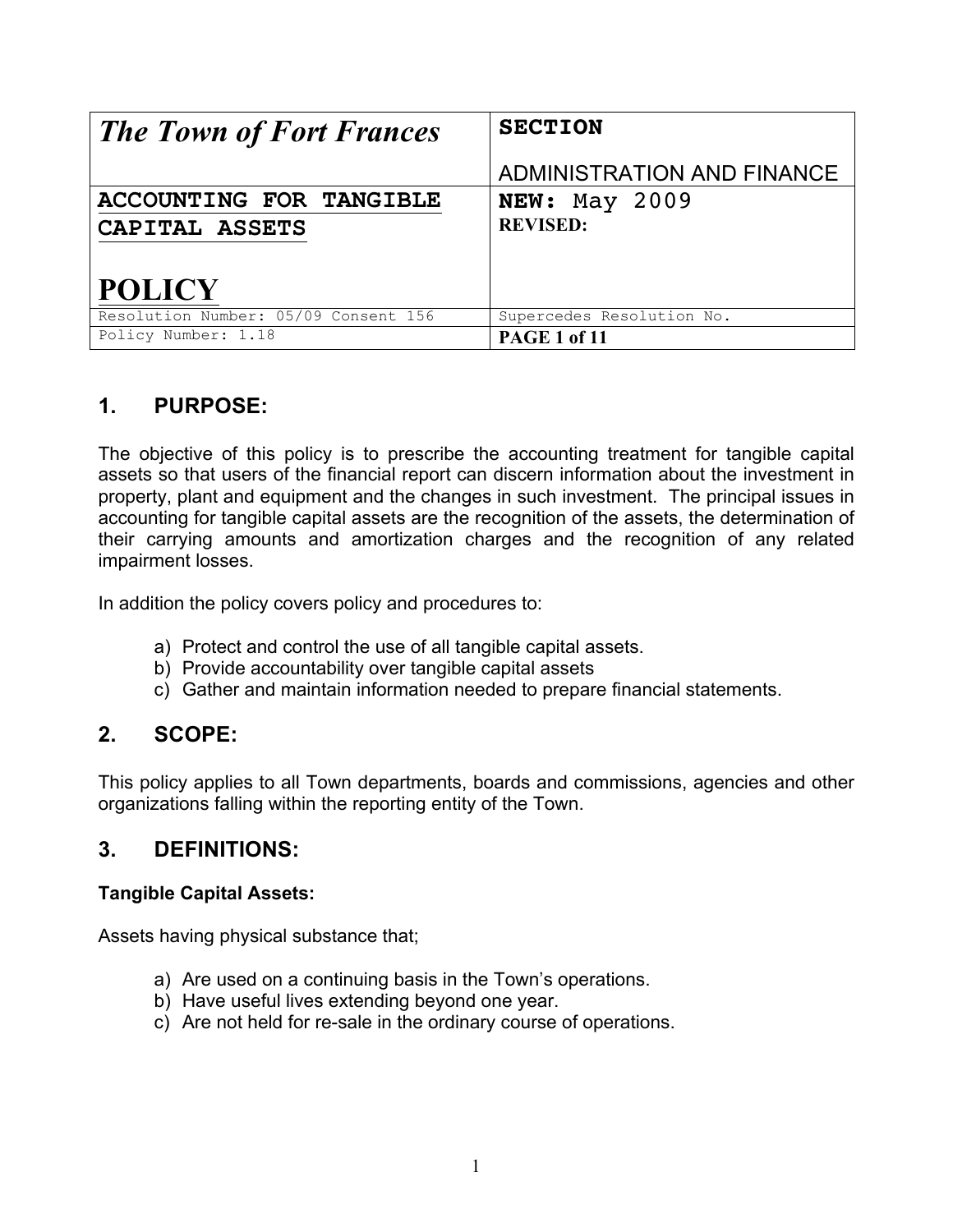## **Betterments:**

Subsequent expenditures on tangible capital assets that:

- increase previously assessed physical output or service capacity;
- lower associated operating costs;
- extend the useful life of the asset; or
- improve the quality of the output.

Any other expenditure would be considered a repair or maintenance and expensed in the period.

## **Grouped (Pooled) Assets:**

Assets that have a unit value below the capitalization threshold but have a material value as a group. These assets are normally recorded as a single asset with one combined value. Although recorded in the financial systems as a single asset, each unit may be recorded in the asset sub-ledger for monitoring and control of its use and maintenance. Examples could include personal computers, furniture and fixtures, small moveable equipment, etc.

### **Fair Value:**

Fair value is the amount of consideration that would be agreed upon in an arm's length transaction between knowledgeable, willing parties who are under no compulsion to act.

## **Capital Lease:**

A capital lease is a lease with contractual terms that transfer substantially all the benefits and risks inherent in ownership of property to the Town. For substantially all of the benefits and risks of ownership to be transferred to the lessee, one or more of the following conditions must be met;

- a) There is a reasonable assurance that the Town will obtain ownership of the leased property by the end of the lease term.
- b) The lease term is of such a duration that the Town will receive substantially all of the economic benefits expected to be derived from the use of the leased property over its life span.
- c) The lessor would be assured of recovering the amount invested in the leased property and of earning a return on the investment as a result of the lease agreement.

See the above noted definitions and further definitions of commonly used terms in Appendix A.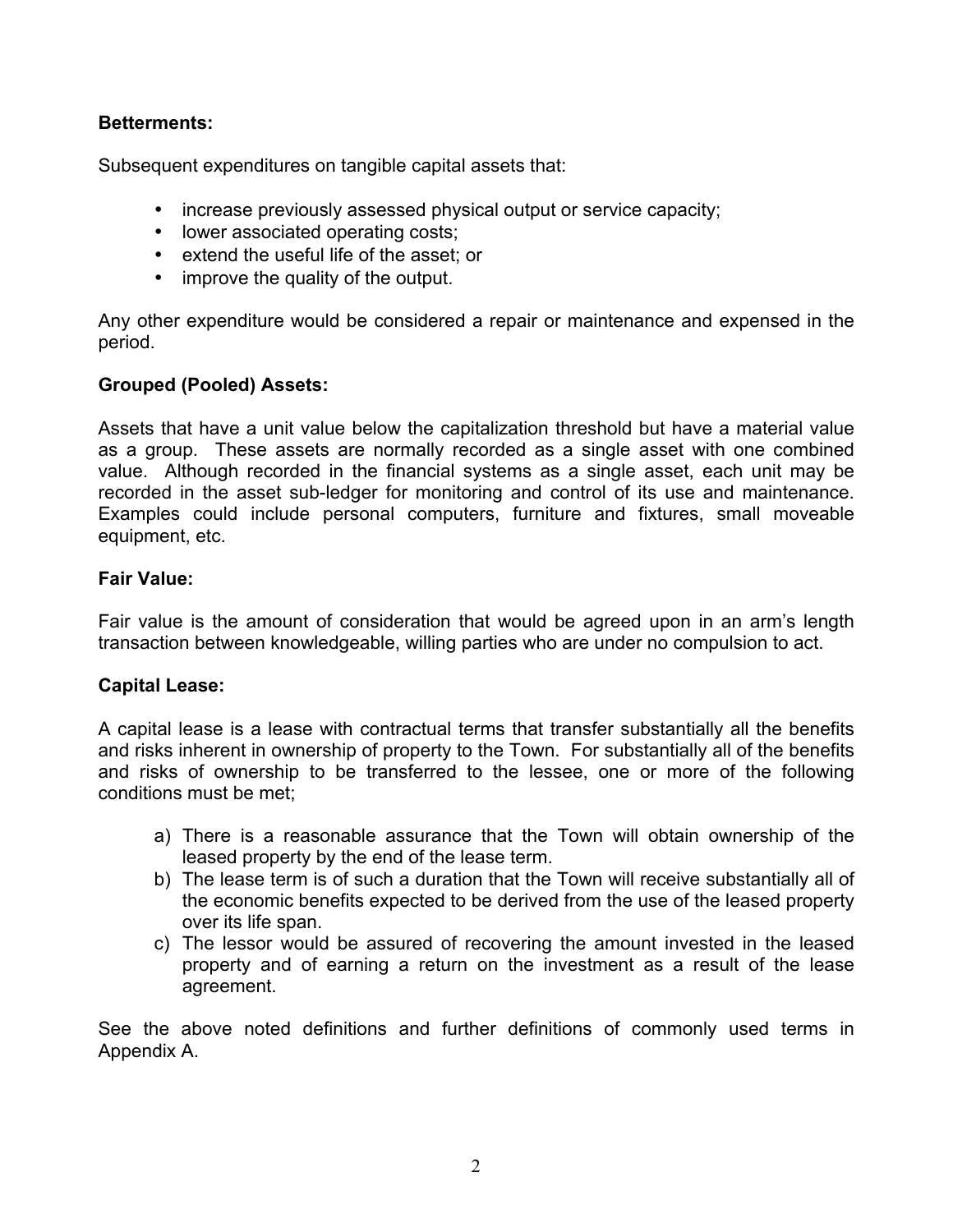## **4. POLICY STATEMENTS:**

## **Capitalization**

Tangible capital assets should be capitalized (recorded in the fixed asset sub-ledger) according to the following thresholds:

- a) all land;
- b) land improvements with a unit cost of greater than \$5,000;
- c) buildings and building improvements with a unit cost of greater than \$5,000;
- d) leasehold improvements with a unit cost of greater than \$5,000;
- e) civil infrastructure systems (built assets such as roads, bridges, sewers, water, transit, etc.) with a unit cost of \$5,000 or greater;
- f) motor vehicles with a unit cost of greater than \$5,000;
- g) all others with a unit cost of \$5,000 or greater.

Different thresholds may be used for group assets. Capitalize betterments to existing assets when unit costs exceed the threshold.

Please see Appendix B – Capitalization Decision Tree to further illustrate the capitalization thought process.

## **Categories**

A category of assets is a grouping of assets of a similar nature or function in the Town's operations. The following list of categories shall be used:

- land;
- buildings;
- equipment;
- roads;
- water;
- sewer;
- bridges;
- communication networks;
- motor vehicles:
- furniture and fixtures;
- computer systems (hardware and software).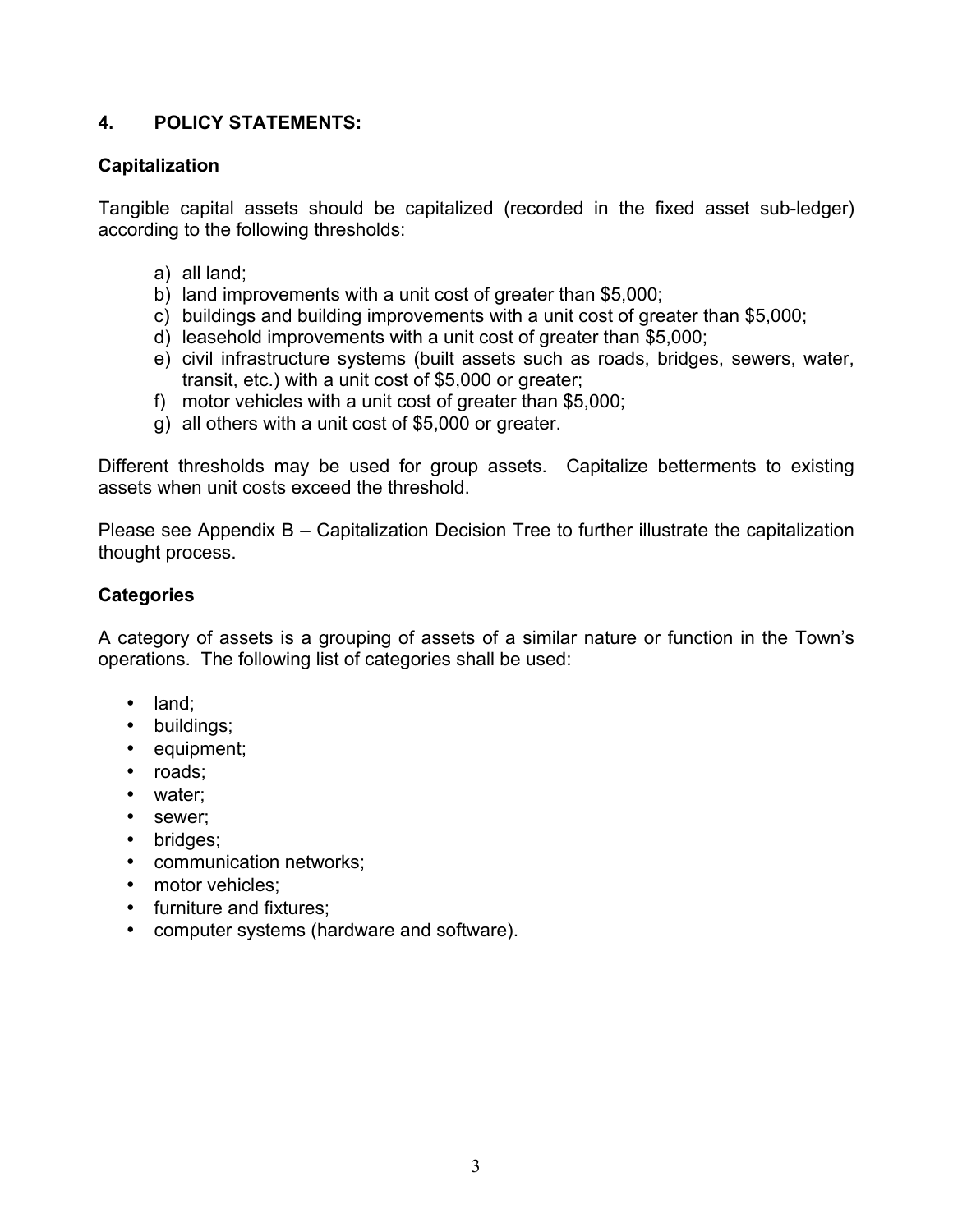## **Valuation**

Tangible capital assets should be recorded at cost plus all ancillary charges necessary to place the asset in its intended location and condition for use.

#### 1.1 Purchased assets

Cost is the gross amount of consideration paid to acquire the asset. It includes all non-refundable taxes and duties (e.g. *net of the GST rebate*), freight and delivery charges, installation and site preparation costs, etc. It is net of any trade discounts or rebates.

Cost of land includes purchase price plus legal fees, land registration fees, transfer taxes, etc. Costs would include any costs to make the land suitable for intended use, such as pollution mitigation, demolition and site improvements that become part of the land.

When two or more assets are acquired for a single purchase price, it is necessary to allocate the purchase price to the various assets acquired (e.g. a land and building purchase). Allocation should be based on the fair value of each asset at the time of acquisition or some other reasonable basis if fair value is not readily determinable.

#### 1.2 Acquired, Constructed or Developed assets

Cost includes all costs directly attributable (e.g. construction, architectural and other professional fees) to the acquisition, construction or development of the asset. Carrying costs such as internal design, inspection, administrative and other similar costs may be capitalized. Capitalization of indirect general administrative overheads is not allowed.

Capitalization of carrying costs ceases when no construction or development is taking place or when the tangible capital asset is ready for use.

#### 1.3 Capitalization of Interest Costs

Borrowing costs incurred by the acquisition, construction and production of an asset that takes a substantial period of time to get ready for its intended use should be capitalized as part of the cost of that asset.

Capitalization of interest costs should commence when expenditures are being incurred, borrowing costs are being incurred and activities that are necessary to prepare the asset for its intended use are in progress. Capitalization should be suspended during the periods in which active development is interrupted. Capitalization should cease when substantially all of the activities necessary to prepare the asset for its intended use are complete. If only minor modifications are outstanding, this indicates that substantially all of the activities are complete.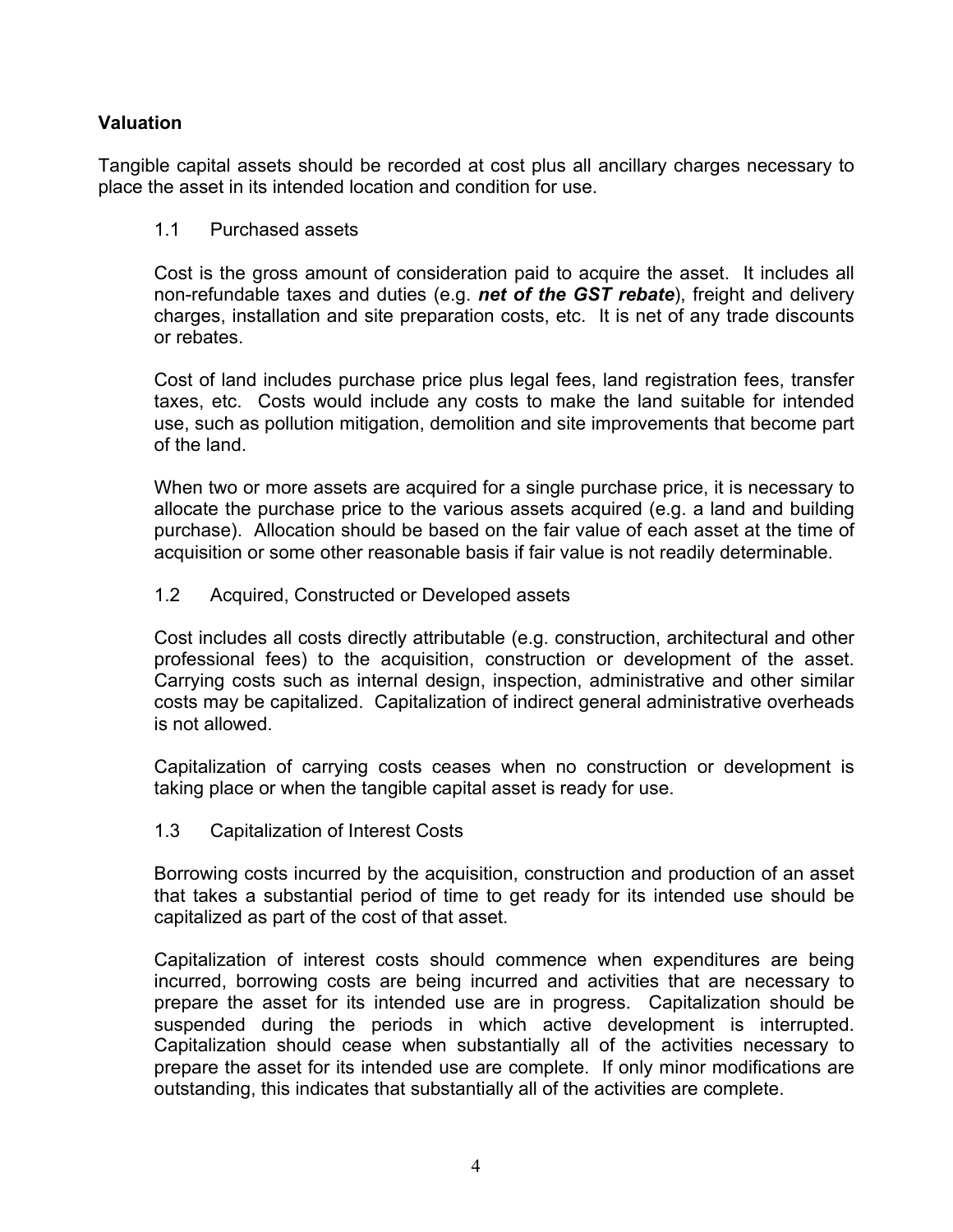### 1.4 Donation or Contributed Assets

The cost of donated, contributed, or assets purchased for a nominal value that meet the criteria for recognition is equal to the fair value at the date of construction or contribution. Fair value may be determined using market or appraisal values. Cost may be determined by an estimate of replacement cost. Ancillary costs should be capitalized.

#### **Componentization**

Tangible capital assets may be accounted for using either the single asset or component approach. Whether the component approach is to be used will be determined by the usefulness of the information versus the cost of collecting and maintaining information at the component level.

Factors to consider when determining whether to use a component approach include:

- a) Major components have significantly different useful lives and consumption patterns than the related tangible capital asset.
- b) Value of the components in relation to the related tangible capital asset.

Civil infrastructure systems should use the component approach. Major components should be grouped when the assets have similar characteristics and estimated useful lives or consumption rates.

#### **Amortization**

The cost, less any residual value, of a tangible capital asset with a limited life should be amortized over its useful life in a rational and systematic manner appropriate to its nature and use. The amortization method and estimate of useful life of the remaining unamortized portion should be reviewed on a regular basis and revised when the appropriateness of a change can be clearly demonstrated.

Useful life is normally the shortest of the asset's physical, technological, commercial or legal life. Town departments, boards and commissions, agencies and other organizations are responsible for establishing and utilizing an appropriate estimated useful life for assets acquired.

Amortization will be recorded on an annual basis and calculated using the straight-line amortization method. The straight-line method is calculated by dividing the asset's original cost, less estimated residual value (if any), by its estimated life in years. This generates a constant annual amortization amount each year. For example, where a piece of equipment has estimated useful life of 10 years and the cost of the equipment is \$30,000, the annual amortization would be calculated as \$30,000/10 years or \$3,000. The amortization charges related to the asset should be reviewed for reasonableness at year-end. Town departments, boards and commissions, agencies and other organizations are responsible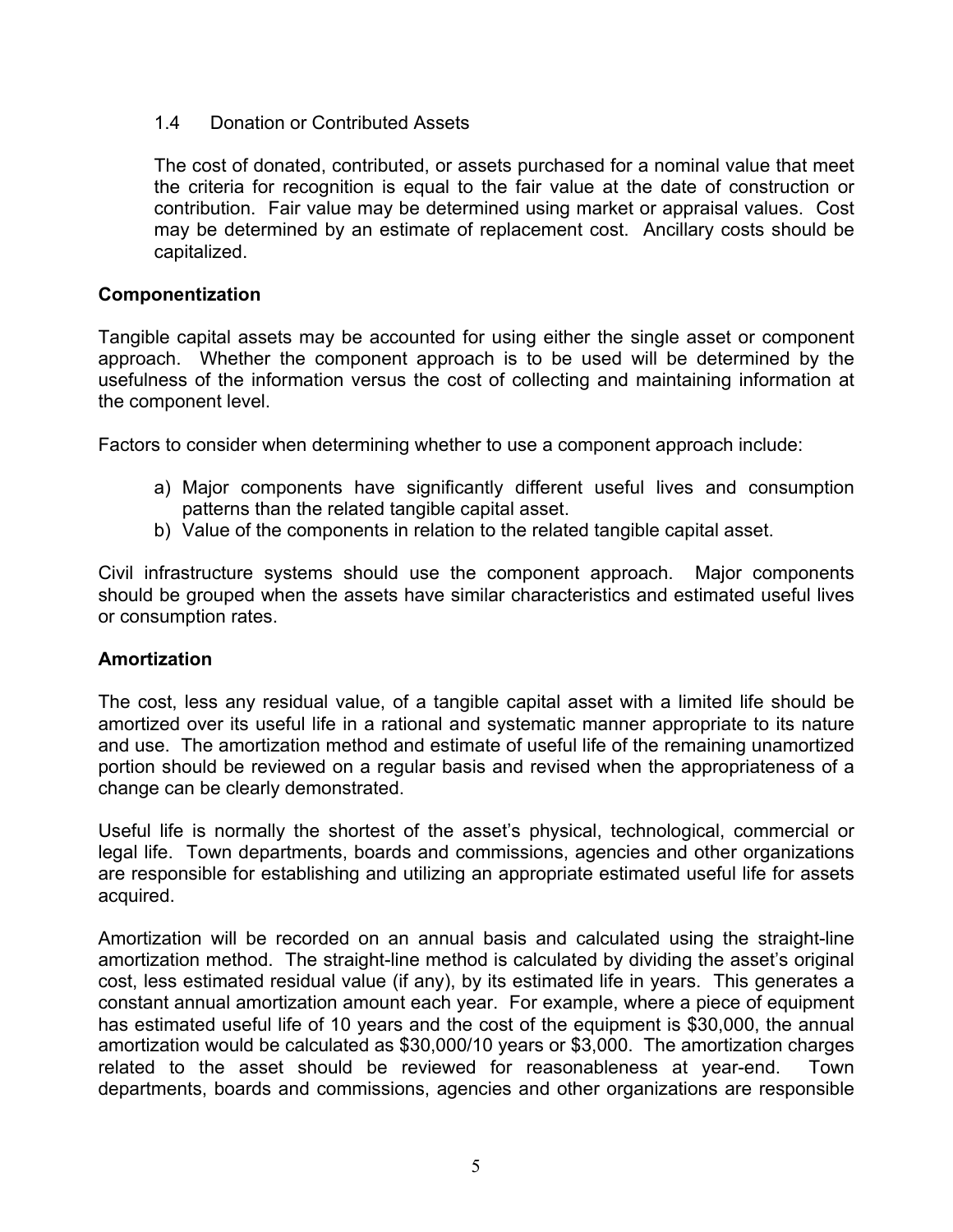for establishing and utilizing an appropriate amortization methodology and rate for assets acquired.

The Town of Fort Frances will be applying the half-year rule to calculate amortization. The half-year rule states that an asset is amortized for only half of the year in which the asset is purchased/put into service. Utilizing the above example, amortization in the acquisition year would be  $$3,000 \times \frac{1}{2}$  year or \$1,500.

#### **Disposal**

Disposal of tangible capital assets is the responsibility of the division manager. Department heads should notify the manager when assets become surplus to operations.

In disposal of real property, the Town should follow policy number 1.7.

When other constructed tangible capital assets are taken out of service, destroyed or replaced due to obsolescence, scrapping or dismantling, the department head or designate must notify finance of the asset description and effective date of disposition. The finance department is responsible for adjusting the asset registers and accounting records recording a loss/gain on disposal.

#### **Capital Leases**

Account for a capital lease as acquiring a capital asset and incurring a liability. Account for a lease as an operating expense when the net present value of the future minimum lease payments or fair value, which ever is less, is less than \$5,000.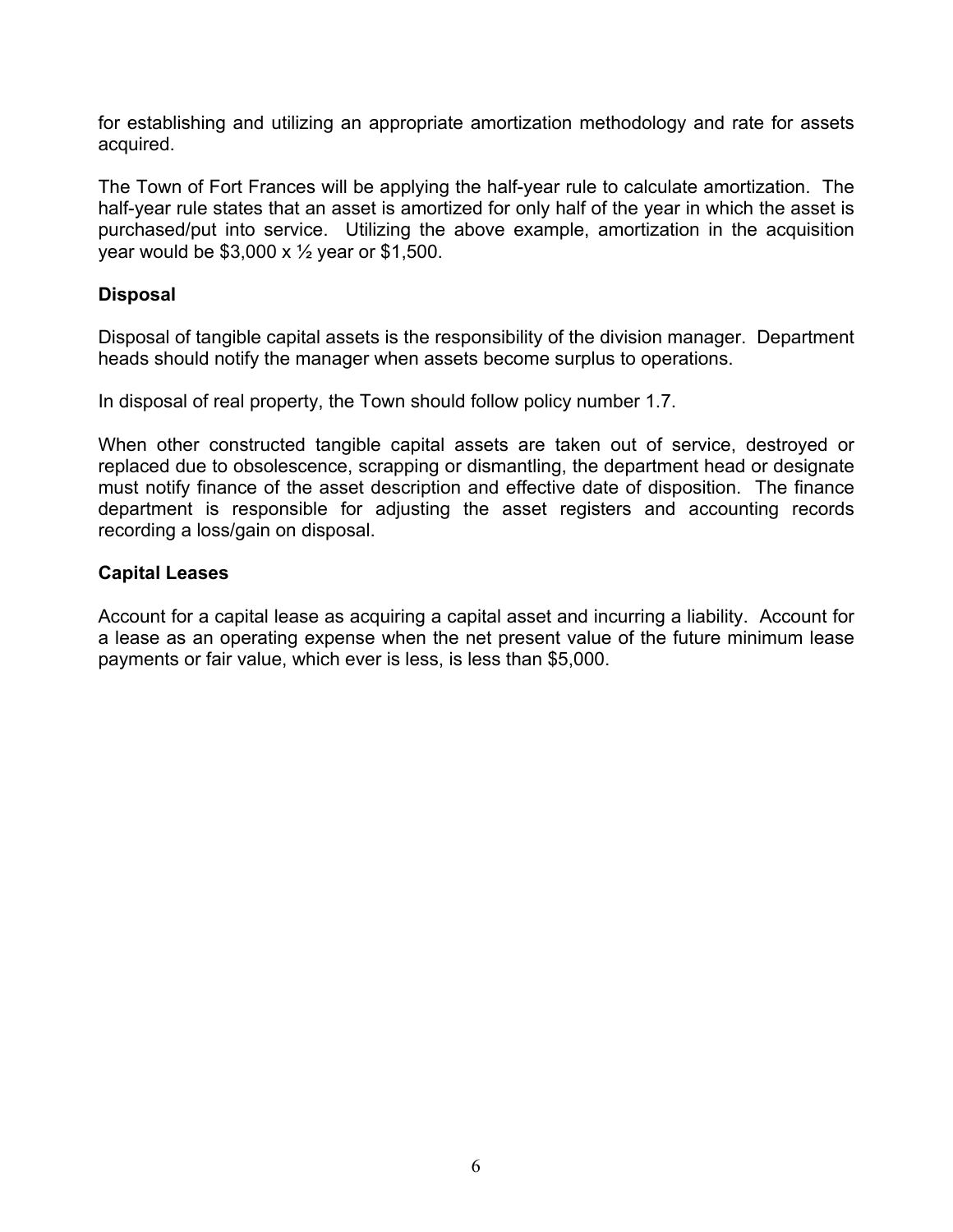## **Appendix A – Definitions of Commonly Used Terms**

**Amortization** – is the accounting process of allocating the costs less the residual value of a tangible capital asset to operating periods as an expense over the useful life in a rational and systematic manner appropriate to its nature and use. Amortization expense is an important part of the cost associated with providing local government service, regardless of how the acquisition of TCA is funded. Depreciation accounting is another commonly used term to describe the amortization of TCA.

Asset Category - a category of assets is a grouping of assets of a similar nature or function in the Town's operations.

**Betterment** – is a cost incurred to enhance the service potential of an asset and will:

- Increase the previously assessed physical output of service capacity
- Significantly lower associated operating costs
- Extend the life of the property or
- Improve the quality of the output

Expenditures have to meet one of the above criteria in order to be considered betterments. Otherwise the expenditure is accounted for as a current year expense of maintaining an asset (see Repairs and Maintenance).

**Capital Budget** – is an estimate of expenditures for a capital project.

**Capital Financing** – is an allocation from the current budget to finance capital programs that consists of debt charge payments and capital levy contributions.

**Capital Project** – is an activity during which expenditures are incurred that result in the creation of a capital asset.

**Capital Reserve** – is an allocation of funds established as a result of legislation, council bylaw or contractual obligations for the funding of potential future capital projects.

**Carrying Costs** – are costs directly attributable to an asset's acquisition, construction or development activity where, due to the nature of the asset, it takes a long period of time to get it ready for its intended use. Typically carrying costs could include:

- Technical and administrative work prior to commencement and during construction;
- Overhead charges directly attributable to construction or development

**Component** – is a part of an asset with a cost that is significant in relation to the total cost of the asset. Component accounting recognizes that each part might have a different useful life and requires separate accounting for each component that has a different useful life than the whole asset does.

**Contributed/Donated Assets** – is a tangible capital asset that is gifted or contributed by an external party at a zero or nominal value. Where a tangible capital asset is acquired at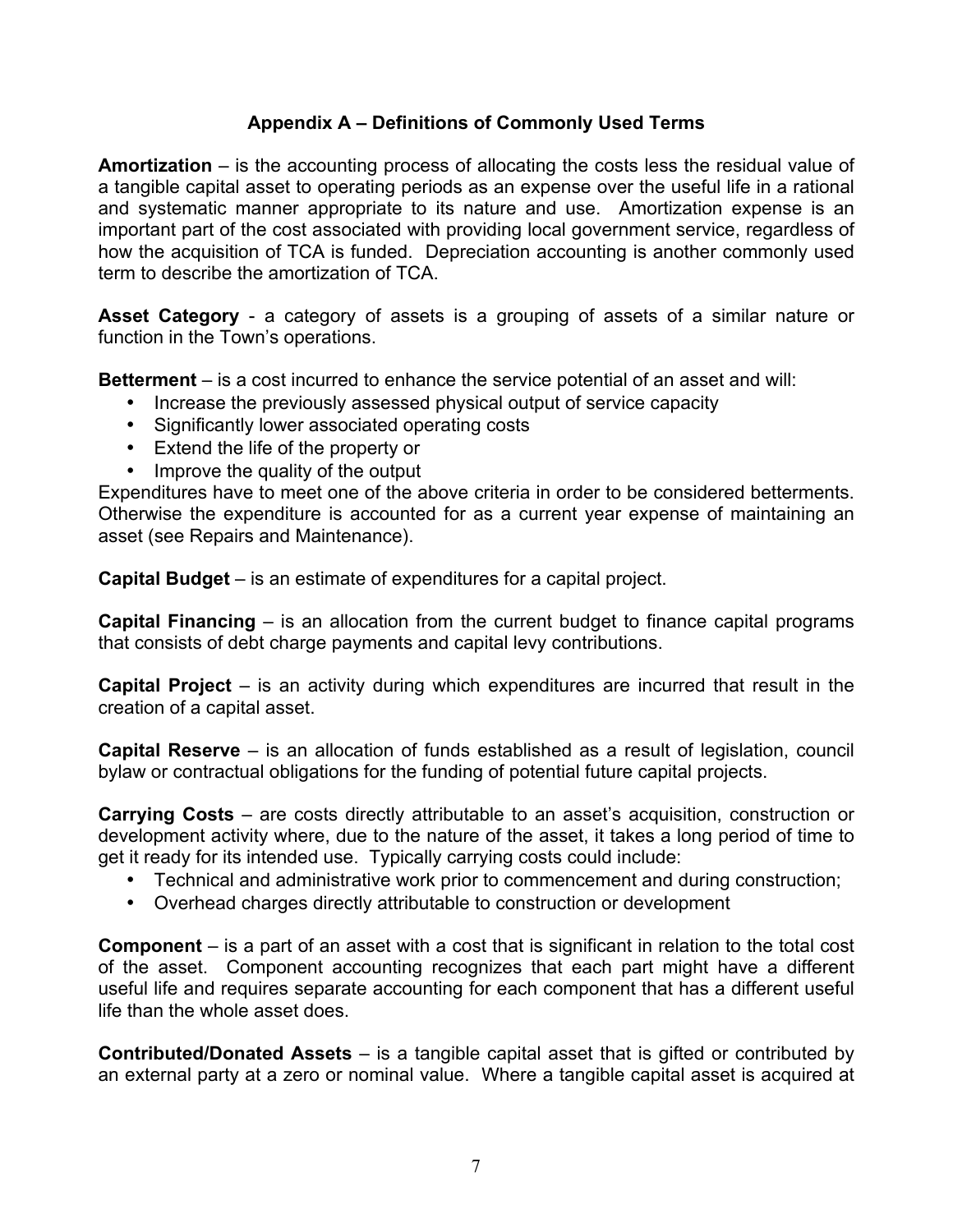no cost, or for a nominal cost, the amount recognized should be equal to its fair value as at the date when the asset is put into service (ready for use).

**Cost** – is the amount of consideration given up to acquire, construct, develop or better a capital asset and includes all expenditures, including non-refundable taxes and duties, directly attributable to its acquisition, construction, development or betterment, including installing the asset at the location and in the condition necessary for its intended use. The cost of a contributed/donated asset is considered to be equal to its fair market value at the date of contribution.

**Depreciation Accounting** – is the accounting procedure in which the costs or other recorded value of a fixed asset less any estimated value on disposal is distributed over its useful life in a systematic and rational manner. It is a process of allocations, not valuation.

**Disposal** – refers to the removal of a capital asset from service as a result of a sale, destruction, loss or abandonment. When a capital asset is disposed of, the cost and the accumulated amortization should be removed from the accounting records and any gain or loss is recorded at that time.

**Fair Value** – is the amount of the consideration that would be agreed upon in an arm's length transaction between knowledgeable and willing parties (buyer and seller).

**Gains** – can arise from transactions and events including the disposition of assets purchased for use and not resale.

**Grouped (Pooled) Assets** – are homogeneous in terms of their physical characteristics, use and expected useful life. Group assets are amortized using a composite amortization rate based on the average useful life of the different assets in a group.

**Historical Cost** – of an asset is the amount of consideration given up to acquire, construct, develop or better an asset and includes all costs directly attributable to the acquisition, construction, development or betterment of the asset including installing the asset at the location and in the condition necessary for its intended use.

**Impairment** – occurs when conditions indicate that a tangible capital asset no longer contributed to the ability to provide goods and services, or that the value of future economic benefits associated with the tangible capital assets is less than its net book value.

**Infrastructure** – is composed of linear assets and their associated specific components generally constructed or arranged in a continuous and connected network and may include transportation components such as roads, bridges, tunnels, storm sewers, traffic signals and signage.

**Land** – is the surface that is used to support structures and purchased or acquired for value, for building sites, infrastructure (roadways, bridges, water or sewer mains, etc.) and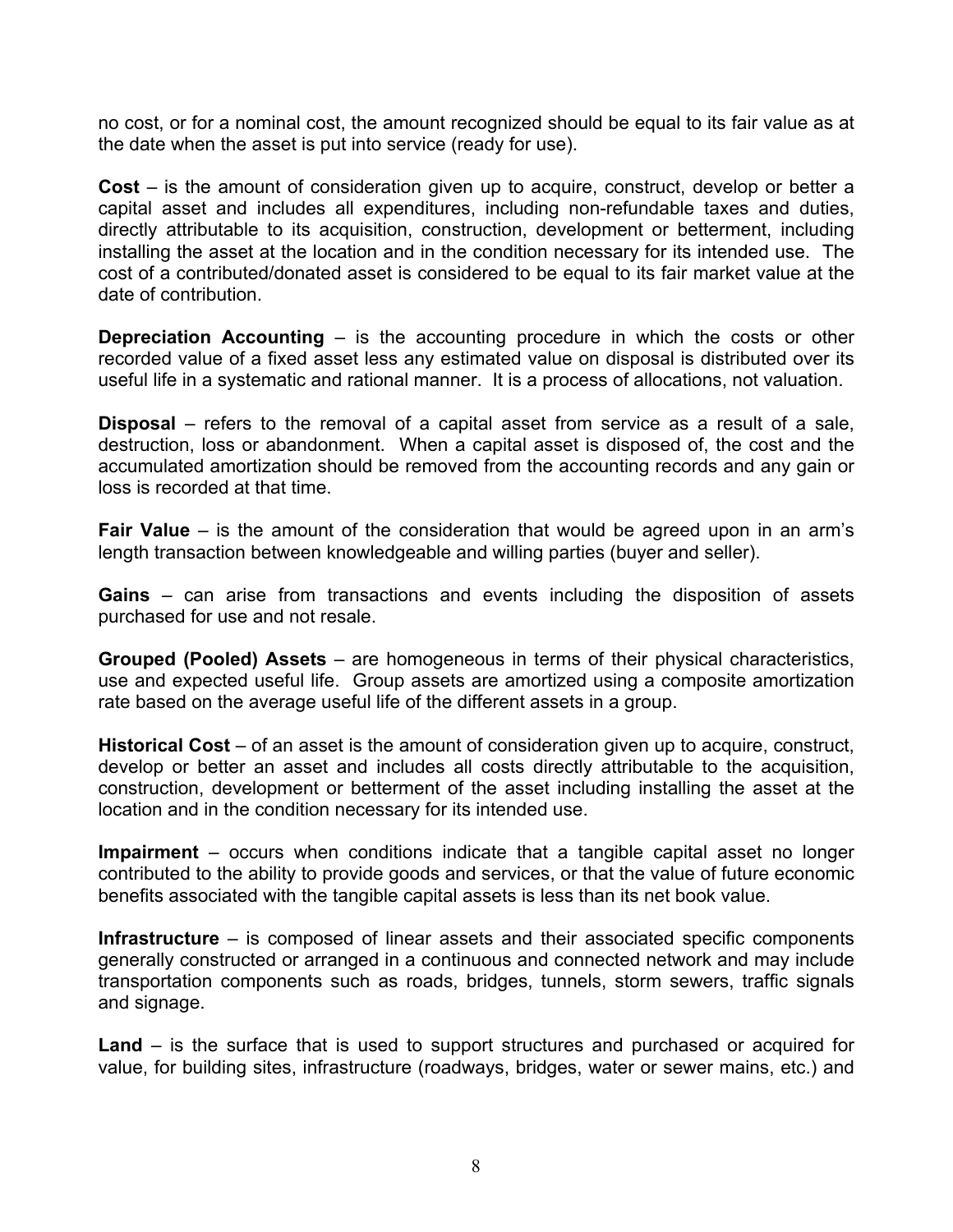other program use but not land held for resale. Land normally has an unlimited life and is not amortized.

**Linear Assets** – are assets generally constructed or arranged in a continuous and connected network. They are usually defined in terms of details such as length, unit of measure and geographic reference (ie. start and end points).

**Leased Capital Assets** – are non-financial assets leased by the municipality for use in the delivery of goods and services. Substantially all of the benefits and risks of ownership are transferred to the municipality without requiring the transfer of legal ownership.

**Losses** – can arise from transactions and events affecting local government. Such transactions and events include the disposition of assets purchased for use and not for resale.

**Market Value** – is defined as the estimated consideration for which a property would be exchanged in a sale between a willing buyer and willing seller in an arm's length transaction wherein the parties had each acted knowledgeably.

**Net Book Value** – of a tangible capital asset is its cost, less accumulated amortization and the amount of any write-downs.

**Non-financial Assets** – include TCA and other assets such as prepaid expenses and inventories of supplies. Non-financial assets are acquired, constructed or developed assets that are normally employed to deliver local government services, may be consumed in the normal course of operations and are not for sale in the normal course of operations.

**Pooling of Assets** – refers to assets of value below the materiality threshold when considered on an individual basis but collectively make up a significant group of assets that exceeds the threshold level (ie. computers on network, library collection, traffic lights, etc.).

**Repairs and Maintenance** – are reoccurring expenditures, periodically or regularly required as part of the anticipated schedule of works required to ensure that the asset achieves its useful life. It is an expenditure that keeps an asset in a condition that helps maintain or ensure realization of the future economic benefits that are expected from the asset over its initially assessed life. These types of expenditures are accounted for as a current year expense of maintaining an asset (ie. expensed in the year incurred).

**Residual Value** – is the estimated net realizable value of a capital asset at the end of its estimated useful life. A related term, salvage value, refers to the realizable value at the end of an asset's life. If the municipality expects to use a capital asset for its full life, residual and salvage value are the same.

**Straight-line Amortization Method** – is amortization that allocates the costs less estimated residual value of a capital asset over each year of its estimated useful life.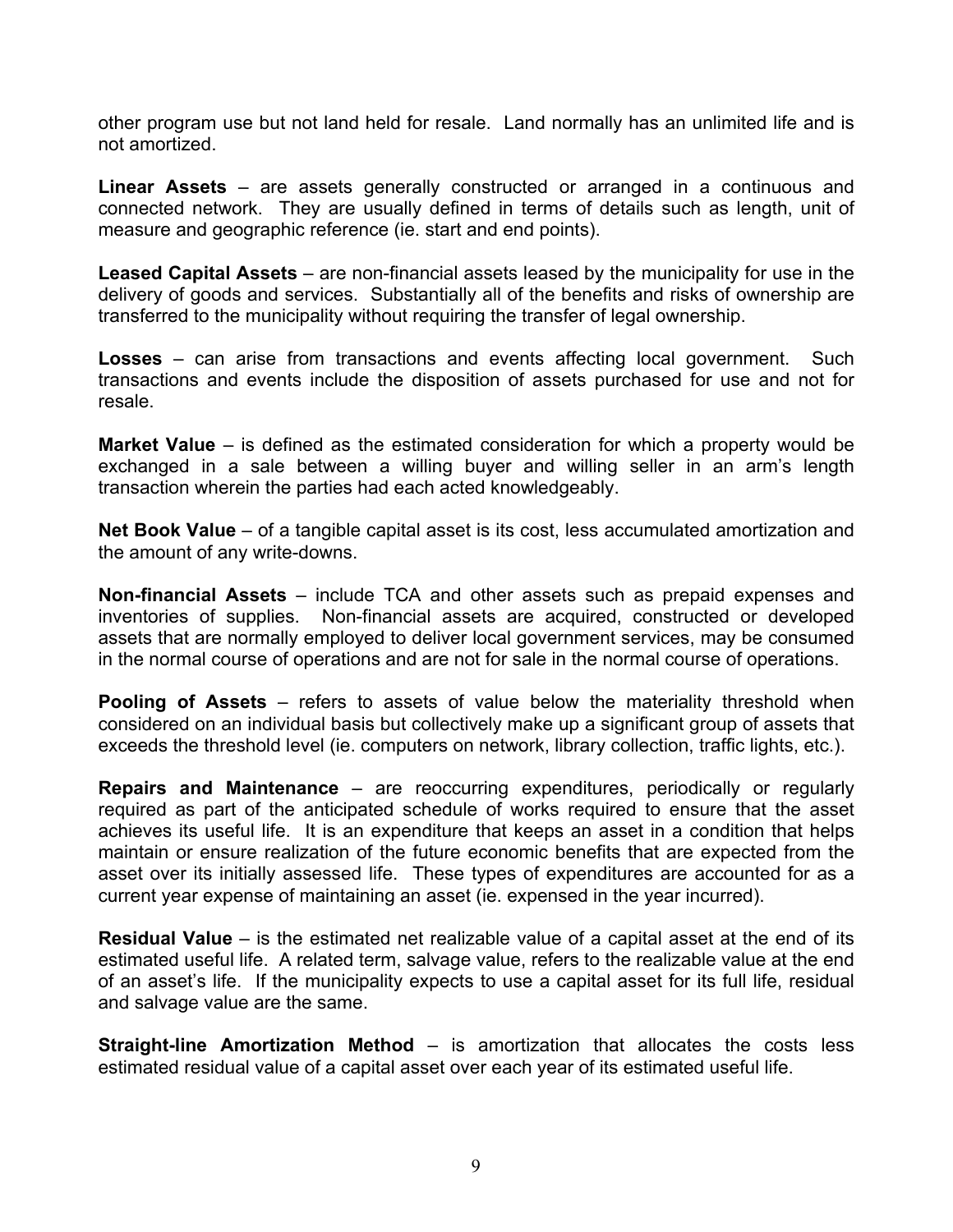**Tangible Capital Assets (TCA)** – are non-financial assets having physical substance that are acquired, constructed or developed and

- Are held for use in the production or supply of goods and services
- Have useful lives extending beyond the fiscal year
- Are intended to be used on a continuing basis; and
- Are not intended for sale in the ordinary course of operations

**Threshold** – is generally the minimum cost that an individual asset must have before it is to be treated as a tangible capital asset. The threshold amount is to be used as a guide in addition to the Treasurer's judgement.

**Trade-in** – occurs when an asset is disposed and replaced with a new asset through the same supplier in the same transaction. This transaction should be accounted for as two separate entries. The trade in value should be treated as proceeds of disposal and is used in calculating the gain or loss on the disposal of the assets being traded in. The new asset acquired is recorded at its full cost; trade in value for the old asset does not affect the cost of the new asset.

**Useful Life** – is an estimate of the period over which a tangible capital asset is expected to be used. The life of the tangible asset may extend beyond its useful life. The life of a tangible capital asset, other than land (infinite) is limited.

**Work in Progress** – is the accumulation of capital costs for partially constructed or developed projects (often projects that are constructed/developed over more than one fiscal period).

**Works of Art and Historical Treasures** – are property that has cultural, aesthetic, or historical value that is worth preserving perpetually. These assets are not capitalized as their service potential and expected future benefits are difficult to quantify.

**Write-down** – is a reduction in the cost of a capital asset as a result of a decrease in the quality or quantity of its service potential. A write-down should be recorded and expensed in the period the decrease can be measured and is expected to be permanent.